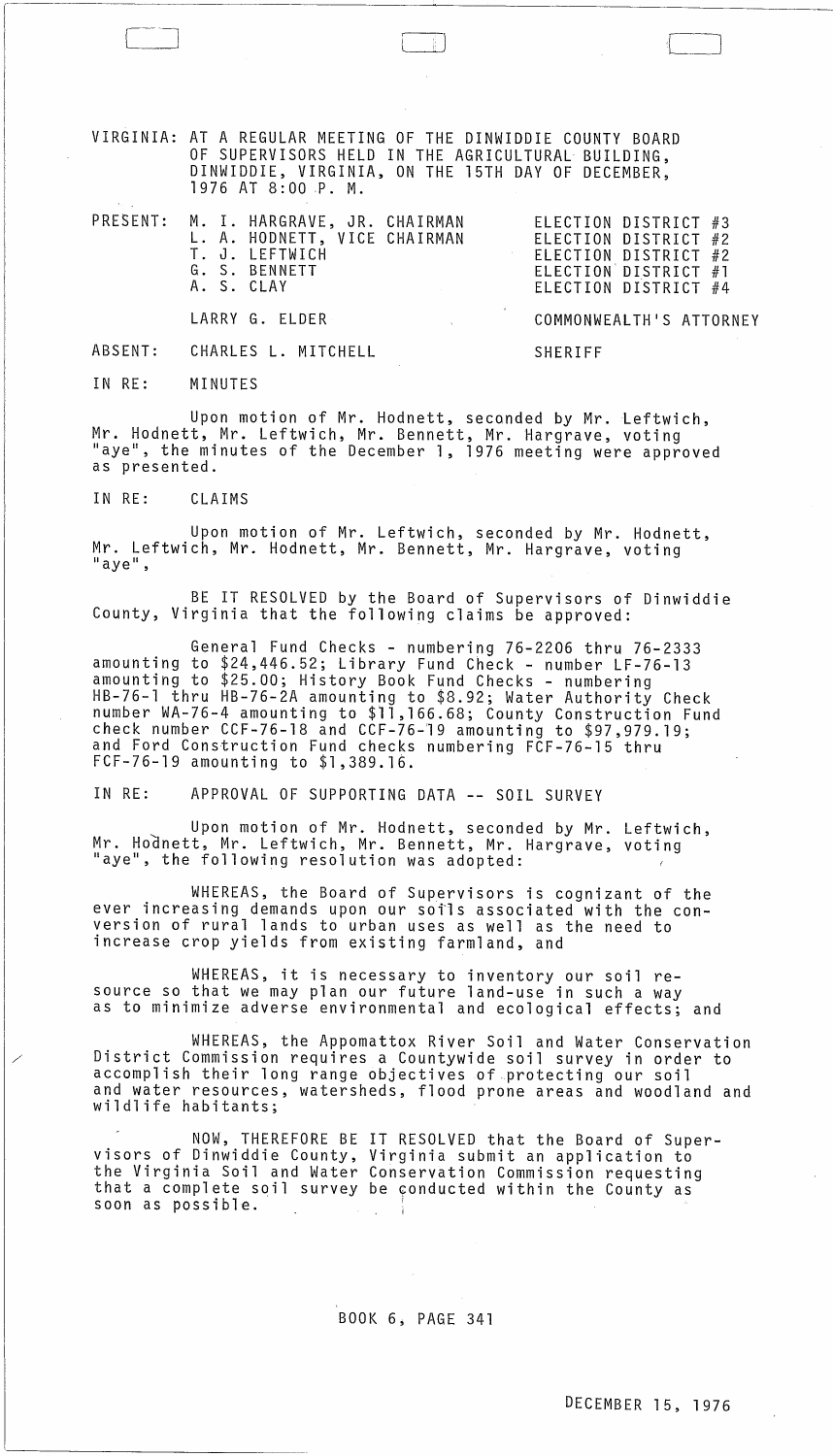## IN RE: APPROVAL REDESIGN OF COURTHOUSE BACKSTEPS

At the request of the Board of Supervisors, at the December 1, 1976 meeting, the County Administrator presented an estimate for the realignment of the back steps to the Courthouse entrance. To alleviate the safety hazard, the first step could be made into two at an approximate cost of \$100.00.

Upon motion of Mr. Bennett, seconded by Mr. Leftwich, Mr. Bennett, Mr. Leftwich, Mr. Hodnett, Mr. Hargrave, voting "aye", the County Administrator is hereby instructed to proceed with the redesign of the back steps to the Courthouse entrance to make them more accessible for use.

#### IN RE: PROPOSAL REQUEST #13 **--** ADMINISTRATION BUILDING

The County Administrator presented a Proposal Request for a change order in the construction of the Administration<br>Building. Proposal Request #13 in the amount of \$1,602.70 i Proposal Request #13 in the amount of  $$1,602.70$  is to provide additional sidewalk to the School Board and Health Department Buildings. The proposal request includes two sidewalks; however, a cost breakdown for each was not available at the time.

Upon motion of Mr. Leftwich, seconded by Mr. Bennett, Mr. Leftwich, Mr. Bennett, Mr. Clay, Mr. Hodnett, Mr. Hargrave,<br>voting "aye",

BE IT RESOLVED by the Board of Supervisors of Dinwiddie County, Virginia, that the smaller sidewalk of Proposal Request #13 be approved subject to the price approval by Mr. Hodnett.

IN RE: RESOLUTION **--** FIVE FORKS BATTLE AREA

The Board of Supervisors held a public hearing to consider the proposal by the National Battlefield Park Service National Military Park. The request includes 1200 acres previously designated by PL-87-603 as a National Battlefield Area plus 900 additional acres proposed to be included. Mr. Wallace Elms, Superintendent of the Petersburg National Battlefield Park Service, appeared before the Board to request their endorsement of the proposal and answer any questions they might have.

The Chairman opened the discussion to the citizens and the following comments were made:

Mrs J. P. Gilliam requested that the Board delay any decision until the landowners involved had more time to consider the proposal. Mrs. Gilliam also read a letter from Representative Robert Daniel in which he stated that the Board's endorsement at this time would make it difficult for later negotiations with the County.

Mr. James Winbush endorsed Mrs. Gilliam's statement and asked the Board to delay their decision until the people who could not be present were contacted.

Mr. Willie Cone stated that he supported Mrs. Gilliam's request.

Mr. Henry Wells stated that he was not directly concerned about the proposal; however, he did sympathize with the landowners who had their homes there.

Mr. Elms then reviewed the 1962 proposal which included the original 1200 acres only.

Mr. Hargrave then asked for comments from the Board<br>He stated that he was willing to consider the park members. He stated that he was willing to consider the park proposal if he could be assured that there would be no condemnation and the final decision would be left up to the individual landowners.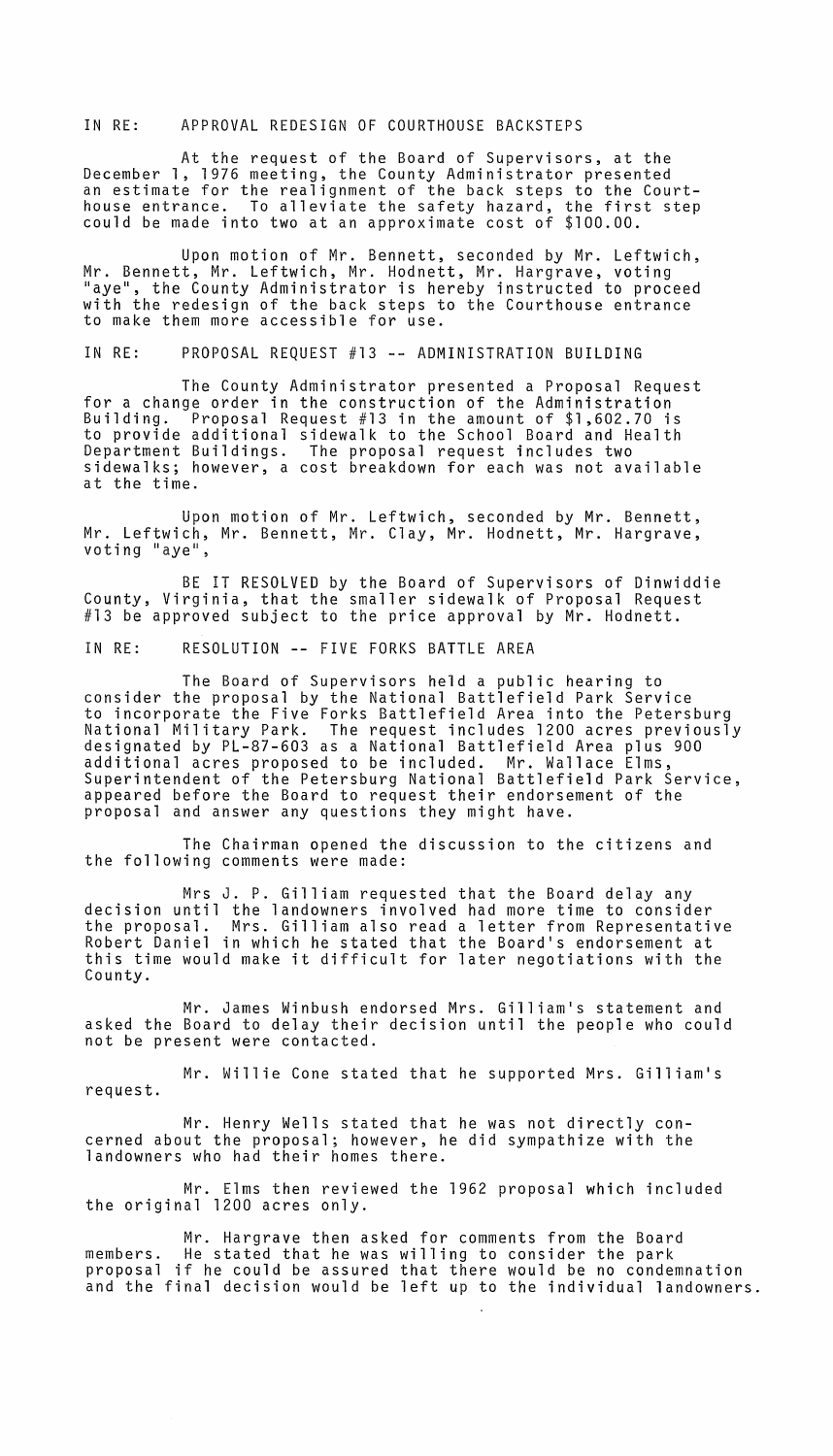Mr. Clay agreed with Mr. Hargrave's statement.

 $\Box$ 

Mr. Hodnett stated that his main concern was the people and he felt the decision should be delayed until they could all be notified.

Mr. Bennett agreed with Mr. Hargrave's statement and stated that he would hate to see any land condemnation.

Mr. Leftwich stated that he as well as the landowners involved would like to have more time to consider the proposal.

Mr. Hargrave then stated that he felt some type of resolution should be communicated to the Park Services stating the general feelings of the Board rather than taking no action at all. He was concerned that no action might be considered an endorsement by the Board.

When asked for any further discussion, the following comments were made:

Mr; Winbush stated that he would like to have the Park Services contact every landowner personally and visit them in their homes to discuss the proposal.

Mr. Cone felt that he did not know enough about the proposal to take a position at, this time; therefore, he would remain neutral.

Mr. Bob Mengel, Forester, commented that as a taxpayer he could not justify the amount of money that would be spent on the establishment of a Park.

Upon motion of Mr.' Bennett, seconded by Mr. Leftwich Mr. Bennett, Mr. Leftwich, Mr. Clay, Mr. Hodnett, Mr. Hargrave,<br>voting "aye",

BE IT RESOLVED by the Board of Supervisors of Dinwiddie County, Virginia that a resolution be drafted summing up the various statements made by the Board to be considered at the January 5, 1976 meeting; and

BE IT FURTHER RESOLVED 'by the Board of Supervisors of Dinwiddie County, Virginia that the Petersburg National Battlefield Park Services contact the individual landowners by phone and visit them to discuss the proposal if they desire.

Mr. Elms stated that he would be delighted to discuss the Park propbsal with the individual landowners and that a position paper from the Board was very much needed.

IN RE: RECESS

The Chairman declared a short recess at 9:50 P. M. The Board reconvened at 10:05 P. M.

IN RE: DISCUSSION -- SOLID WASTE MANAGEMENT

Mr. Charles Turner, Executive Director, of the Crater Planning District Commission appeared before the Board to discuss a feasibility study by the firm of Ray Weston & 'Associates on the Richmond Metropolitan Area Solid Waste. The objectives of Phase I of the study is to present the existing constraints facing solid waste management activities in the study: area, to review the potentials and alternatives evaluated to solve immediate and long term problems, and to present an immediate course of action directed at implementation. The approximate cost for Dinwiddie to buy into the first phase study at this time would be \$5,256.00. Mr. Turner stated he would be glad to come back to the January "Board meeting and requested that the Board advise him of their position on the matter at that time.

BOOK 6, PAGE 342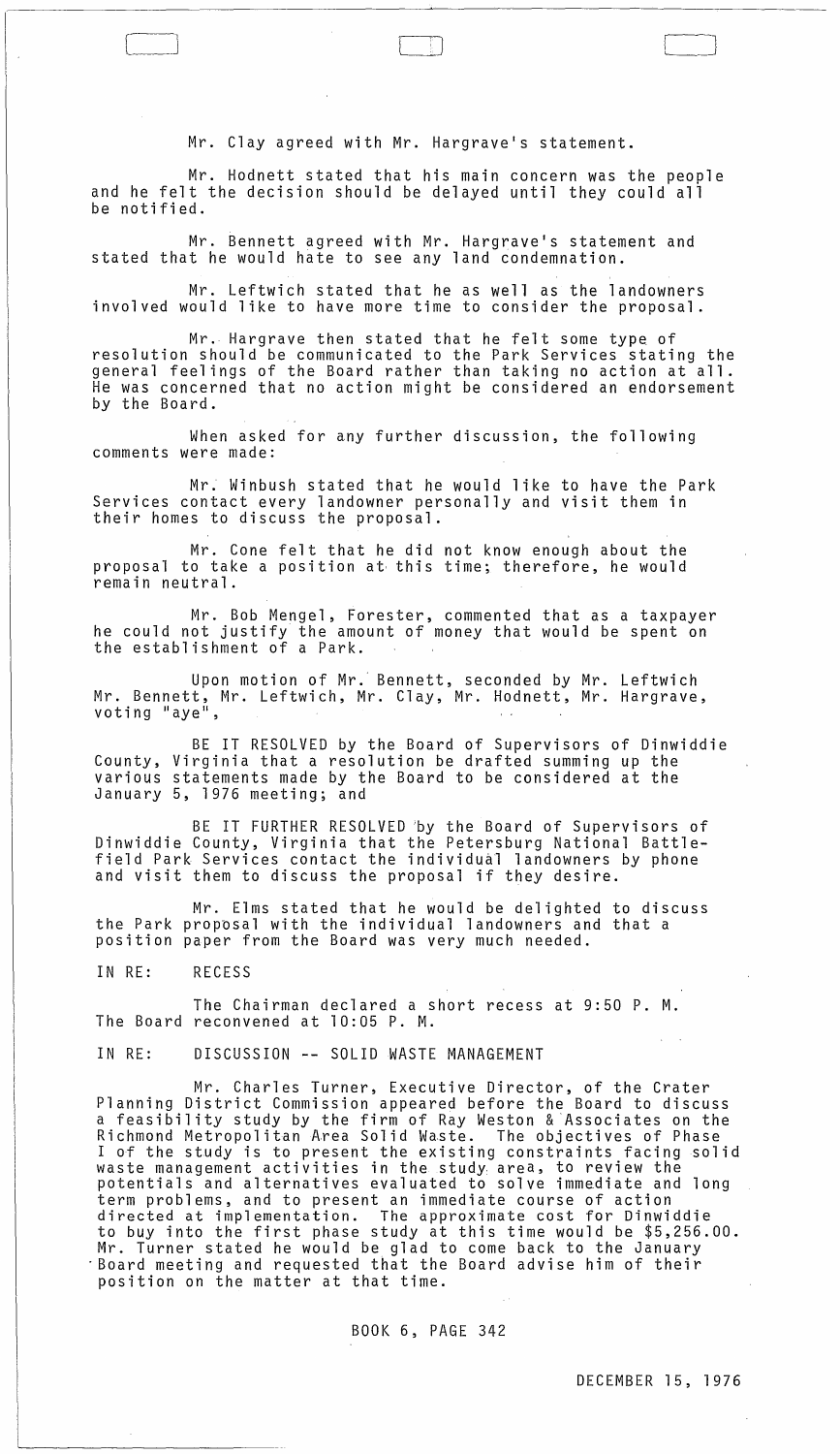Upon motion of Mr. Hodnett, seconded by Mr. Bennett, Mr. Hodnett, Mr. Bennett, Mr. Clay, Mr. Leftwich, Mr. Hargrave, voting "aye", the Board advised Mr. Turner that they would delay their decision on the study until the January 5, 1977 meeting.

IN RE: APPOINTMENT -- CPDC LEGISLATIVE COMMITTEE

Upon motion of Mr. Leftwich, seconded by Mr. Bennett, Mr. Leftwich, Mr. Bennett, Mr. Clay, Mr. Hargrave voting "aye",

BE IT RESOLVED by the Board of Supervisors of Dinwiddie County, Virginia that Mr. Loid A. Hodnett be hereby appointed to the Crater Planning District Commission Legislative Committee, term expiring June 30, 1977.

IN RE: APPOINTMENT **--** CPDC EXECUTIVE COMMITTEE

Upon motion of Mr. Hodnett, seconded by Mr. Clay, Mr. Hodnett, Mr. Clay, Mr. Bennett, Mr. Leftwich, Mr. Hargrave, voting "aye",

BE IT RESOLVED by the Board of Supervisors of Dinwiddie County, Virginia that Mr. W. C. Knott be reappointed to the CPDC Executive Committee, term expiring June 30, 1978.

IN RE: APPOINTMENT **--** CPDC COMMUNITY RESOURCES ADVISORY COUNCIL

Upon motion of Mr. Bennett, seconded by Mr. Hodnett, Mr. Bennett, Mr. Hodnett, Mr. Clay, Mr. Leftwich, Mr. Hargrave, voting "aye",

BE IT RESOLVED by the Board of Supervisors of Dinwiddie County, Virginia that Mr. J. O. Lee be reappointed to the CPDC Community Resources Advisory Council, term expiring October 31, 1978.

IN RE: APPOINTMENT **--** CPDC JUSTICE AND CRIME PREVENTION ADVISORY COUNCIL

Upon motion of Mr. Hodnett, seconded by Mr. Leftwich, Mr. Hodnett, Mr. Leftwich, Mr. Clay, Mr. Bennett, Mr. Hargrave, voting<br>"aye",

BE IT RESOLVED by the Board of Supervisors of Dinwiddie County, Virginia that Mr. George S. Bennett, Jr. be appointed to the CPDC Justice and Crime Prevention Advisory Council, term expiring June 30, 1977.

IN RE: APPOINTMENTS **--** WATER AUTHORITY MEMBERS

Upon motion of Mr. Hodnett, seconded by Mr. Leftwich, Mr. Hodnett, Mr. Leftwich, Mr. Clay, Mr. Bennett, Mr. Hargrave, voting "aye",

BE IT RESOLVED by the Board of Supervisors of Dinwiddie County, Virginia that Mr. M. G. Rainey, Mr. John H. Clements, Mr. John W. Scarborough and Mr. Frank N. Hale be reappointed to the Dinwiddie County Water Authority, terms expiring December 31, 1978; and

BE IT FURTHER RESOLVED by the Board of Supervisors of Dinwiddie County, Virginia that the appointment to replace Rev. C. L. Robinson be postponed until the January 5, 1977 meeting.

IN RE: POSTPONEMENT **--** ABIDCO APPOINTMENTS

The Board of Supervisors postponed the ABIDCO appointments until the January 5, 1977 meeting.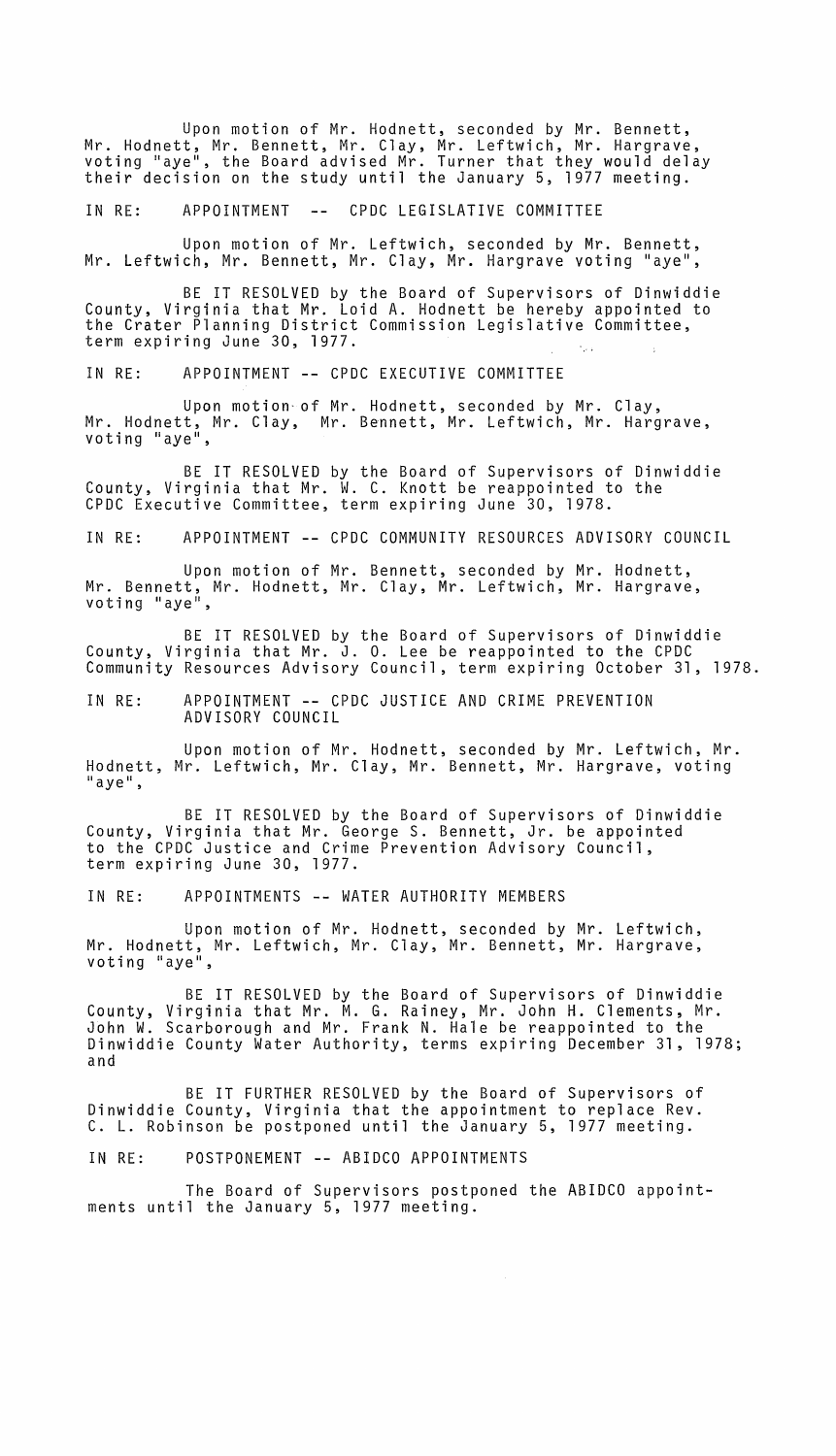### IN RE: REAPPOINTMENT **--** PLANNING COMMISSION MEMBERS

Upon motion of Mr. Hodnett, seconded by Mr. Leftwich, Mr. Hodnett, Mr. Leftwich, Mr. Clay, Mr. Bennett, Mr. Hargrave,

 $r=\sqrt{1-\frac{1}{2}}$ 

BE IT RESOLVED by the Board of Supervisors of Dinwiddie County, Virginia that Mr. E. D. McKenney and Mrs. Ann Scarborough be reappointed to the Planning Commission, terms ending December 31, 1980.

IN RE: REAPPOINTMENT **--** CHAPTER 10 BOARD

Upon motion of Mr. Hodnett, seconded by Mr. Leftwich, Mr. Hodnett, Mr. Leftwich, Mr. Clay, Mr. Bennett, Mr. Hargrave,<br>voting "aye",

BE IT RESOLVED by the Board of Supervisors of Dinwiddie County, Virginia that Mr. George E. Robertson, Jr. be reappointed to the Chapter 10 Board, term expiring December 31, 1980; and

BE IT FURTHER RESOLVED by the Board of Supervisors of Dinwiddie County, Virginia that at the expiration of this term, Mr. Robertson will have served the maximum six years allowed, and according to the State Code will thereby be ineligible for reappointment.

IN RE: COMPREHENSIVE PLAN MEETINGS -- DISTRIBUTION OF FLIERS

The Board reviewed the fliers prepared by Mr. W. C. Scheid, Director of Planning, to be distributed to the residents of the County concerning the public hearings to be held on the Comprehensive Plan. The Board made the following suggestions:

- 1. That the flier be stamped with some type of attraction to cause people to read them when received.
- 2. That the fliers be sent to individual residents by name rather than bulk mail.
- 3. That the County Administrator and Director of Planning arrange the meetings and notify the Board of their times and locations.
- 4. That an advertisement be run one day only in the Progress-Index and Blackstone Papers.

IN RE: FORD VFD **--** CLOSE OUT OF NEAL BARNES·S ACCOUNT

The County Administrator presented a statement in the amount of \$236.65 from Neal A. Barnes representing extra work performed above the contracted amount.

Mr. Bennett indicated that this extra work was much needed for the safe construction of the building and Mr. Barnes had completed the work.

Upon motion of Mr. Hodnett, seconded by Mr. Bennett, Mr. Hodnett, Mr. Bennett, Mr. Clay, Mr. Leftwich, Mr. Hargrave, voting "aye",

BE IT RESOLVED by the Board of Supervisors of Dinwiddie County, Virginia that the statement for extra work performed by Neal A. Barnes in the amount of \$236.65 be paid; and

BE IT FURTHER RESOLVED by the Board of Supervisors of Dinwiddie County, Virginia that upon completion of the building<br>by Neal A. Barnes and acceptance by the Ford Volunteer Fire Department, the balance of \$2,328.86 be paid to Mr. Neal A. Barnes.